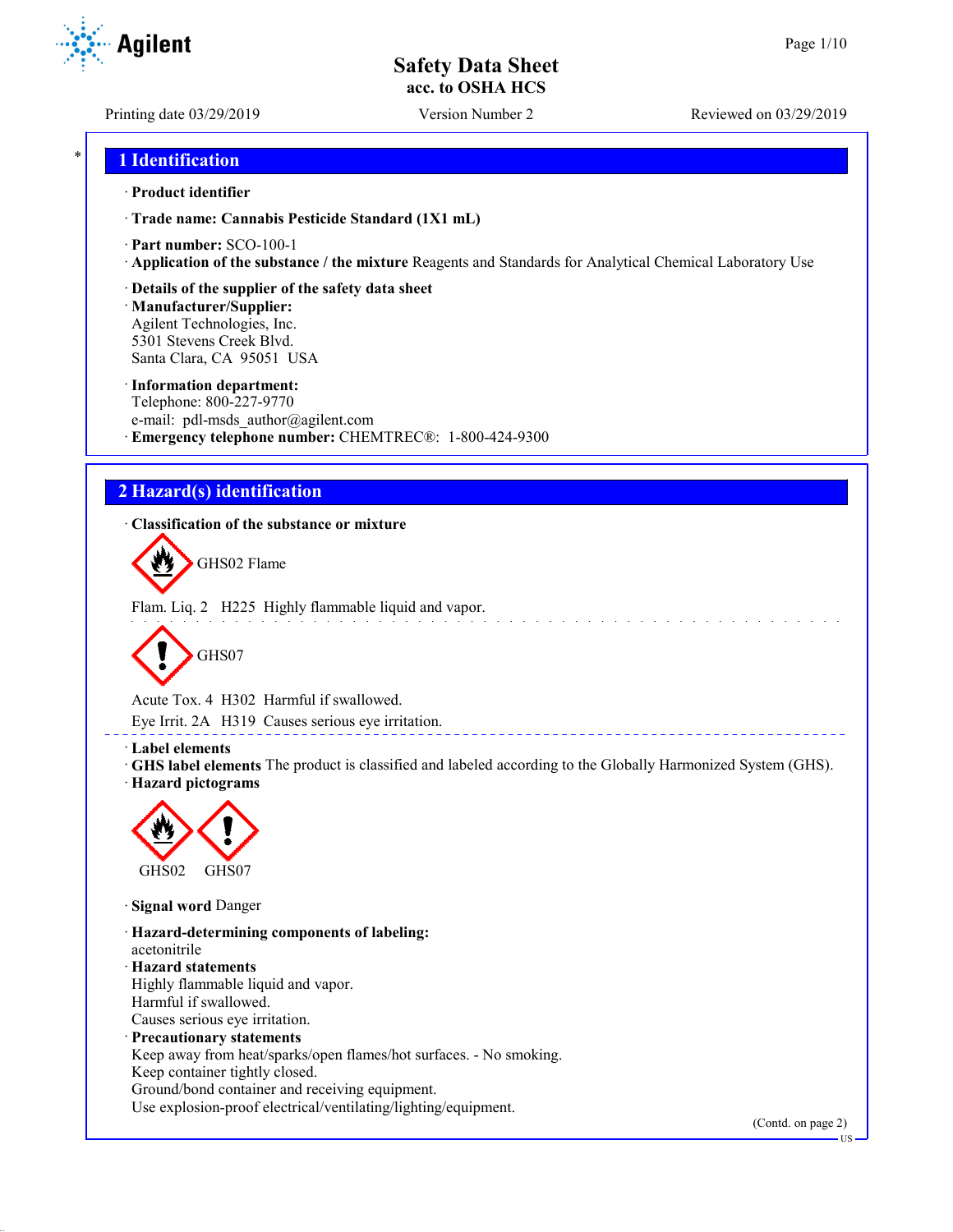Printing date 03/29/2019 Version Number 2 Reviewed on 03/29/2019

#### **Trade name: Cannabis Pesticide Standard (1X1 mL)**

(Contd. of page 1)

Use only non-sparking tools. Take precautionary measures against static discharge. Wash thoroughly after handling. Do not eat, drink or smoke when using this product. Wear protective gloves/protective clothing/eye protection/face protection. If swallowed: Call a poison center/doctor if you feel unwell. Rinse mouth. If on skin (or hair): Take off immediately all contaminated clothing. Rinse skin with water/shower. If in eyes: Rinse cautiously with water for several minutes. Remove contact lenses, if present and easy to do. Continue rinsing. If eye irritation persists: Get medical advice/attention. In case of fire: Use for extinction: CO2, powder or water spray. Store in a well-ventilated place. Keep cool. Dispose of contents/container in accordance with local/regional/national/international regulations. · **Classification system:** · **NFPA ratings (scale 0 - 4)** 2 3  $\overline{0}$  $Health = 2$ Fire  $= 3$ Reactivity  $= 0$ · **HMIS-ratings (scale 0 - 4) HEALTH**  FIRE REACTIVITY  $\boxed{0}$  Reactivity = 0 2 3  $Health = 2$ Fire  $= 3$ · **Other hazards** · **Results of PBT and vPvB assessment**

## **3 Composition/information on ingredients**

- · **Chemical characterization: Mixtures**
- · **Description:** Mixture of the substances listed below with nonhazardous additions.
- · **Dangerous components:**

75-05-8 acetonitrile 99.835%

## **4 First-aid measures**

#### · **Description of first aid measures**

- · **General information:**
- Immediately remove any clothing soiled by the product.

Symptoms of poisoning may even occur after several hours; therefore medical observation for at least 48 hours after the accident.

- · **After inhalation:** Supply fresh air; consult doctor in case of complaints.
- · **After skin contact:** Immediately rinse with water.
- · **After eye contact:**

Rinse opened eye for several minutes under running water. If symptoms persist, consult a doctor.

(Contd. on page 3)

US

- · **PBT:** Not applicable.
- · **vPvB:** Not applicable.

**Agilent**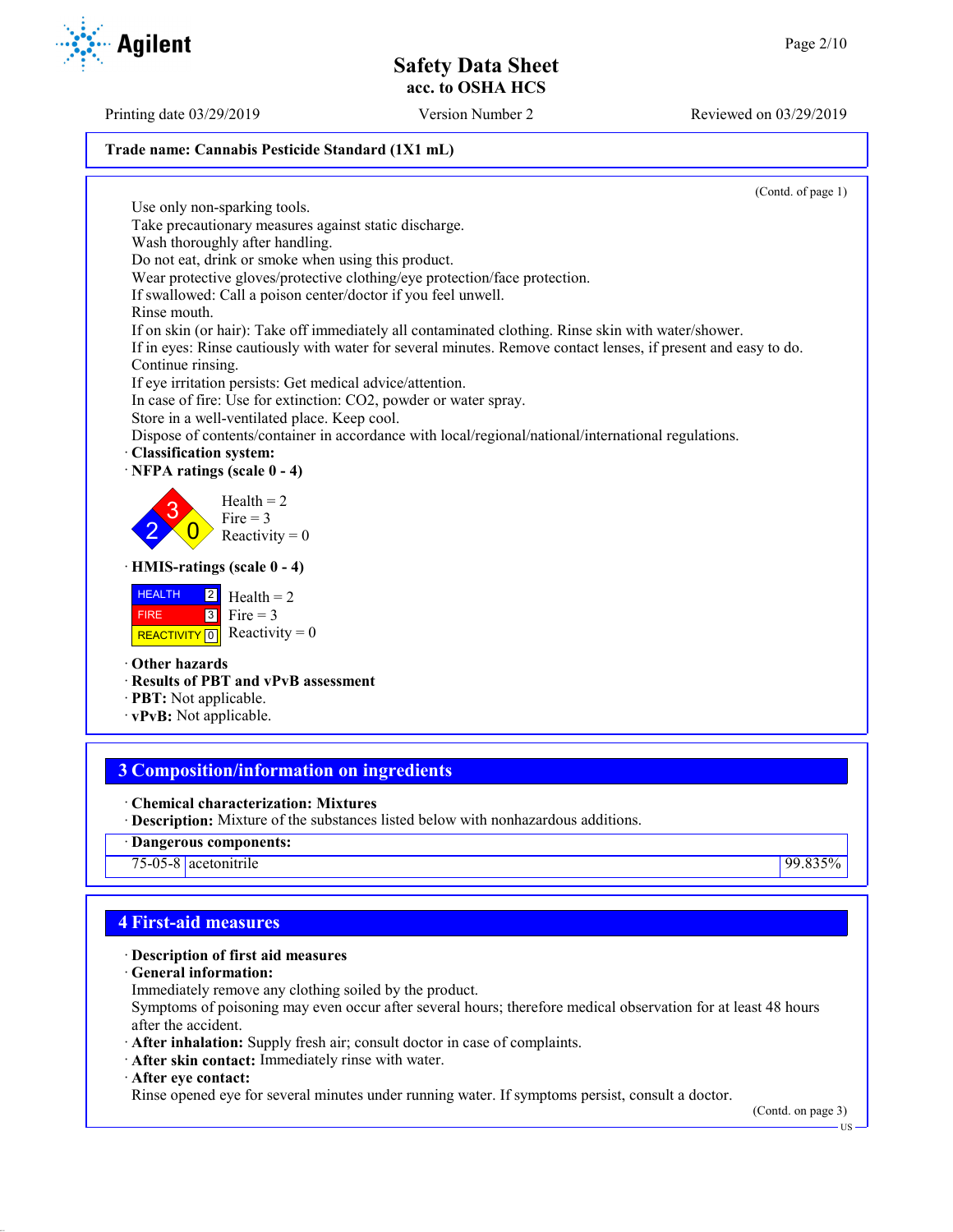Printing date 03/29/2019 Version Number 2 Reviewed on 03/29/2019

**Trade name: Cannabis Pesticide Standard (1X1 mL)**

(Contd. of page 2)

· **After swallowing:** Immediately call a doctor.

- · **Information for doctor:**
- · **Most important symptoms and effects, both acute and delayed** No further relevant information available. · **Indication of any immediate medical attention and special treatment needed**
- No further relevant information available.

## **5 Fire-fighting measures**

- · **Extinguishing media**
- · **Suitable extinguishing agents:**
- CO2, extinguishing powder or water spray. Fight larger fires with water spray or alcohol resistant foam.
- · **For safety reasons unsuitable extinguishing agents:** Water with full jet
- · **Special hazards arising from the substance or mixture** No further relevant information available.
- · **Advice for firefighters**
- · **Protective equipment:** No special measures required.

## **6 Accidental release measures**

|                                            | · Personal precautions, protective equipment and emergency procedures<br>Wear protective equipment. Keep unprotected persons away.<br>· Environmental precautions: Do not allow to enter sewers/ surface or ground water.<br>· Methods and material for containment and cleaning up:<br>Absorb with liquid-binding material (sand, diatomite, acid binders, universal binders, sawdust).<br>Dispose contaminated material as waste according to item 13.<br>Ensure adequate ventilation.<br>· Reference to other sections<br>See Section 7 for information on safe handling. |                       |  |  |
|--------------------------------------------|------------------------------------------------------------------------------------------------------------------------------------------------------------------------------------------------------------------------------------------------------------------------------------------------------------------------------------------------------------------------------------------------------------------------------------------------------------------------------------------------------------------------------------------------------------------------------|-----------------------|--|--|
|                                            | See Section 8 for information on personal protection equipment.                                                                                                                                                                                                                                                                                                                                                                                                                                                                                                              |                       |  |  |
|                                            | See Section 13 for disposal information.                                                                                                                                                                                                                                                                                                                                                                                                                                                                                                                                     |                       |  |  |
| · Protective Action Criteria for Chemicals |                                                                                                                                                                                                                                                                                                                                                                                                                                                                                                                                                                              |                       |  |  |
| $\cdot$ PAC-1:                             |                                                                                                                                                                                                                                                                                                                                                                                                                                                                                                                                                                              |                       |  |  |
|                                            | $75-05-8$ acetonitrile                                                                                                                                                                                                                                                                                                                                                                                                                                                                                                                                                       | 13 ppm                |  |  |
|                                            | 121-75-5 malathion (ISO)                                                                                                                                                                                                                                                                                                                                                                                                                                                                                                                                                     | $15 \text{ mg/m}^3$   |  |  |
| $\cdot$ PAC-2:                             |                                                                                                                                                                                                                                                                                                                                                                                                                                                                                                                                                                              |                       |  |  |
|                                            | $75-05-8$ acetonitrile                                                                                                                                                                                                                                                                                                                                                                                                                                                                                                                                                       | 50 ppm                |  |  |
|                                            | 121-75-5 malathion (ISO)                                                                                                                                                                                                                                                                                                                                                                                                                                                                                                                                                     | $120 \text{ mg/m}^3$  |  |  |
| $\cdot$ PAC-3:                             |                                                                                                                                                                                                                                                                                                                                                                                                                                                                                                                                                                              |                       |  |  |
|                                            | $75-05-8$ acetonitrile                                                                                                                                                                                                                                                                                                                                                                                                                                                                                                                                                       | $150$ ppm             |  |  |
|                                            | 121-75-5 malathion (ISO)                                                                                                                                                                                                                                                                                                                                                                                                                                                                                                                                                     | 390 mg/m <sup>3</sup> |  |  |

## **7 Handling and storage**

· **Handling:**

- · **Precautions for safe handling** No special precautions are necessary if used correctly.
- · **Information about protection against explosions and fires:**

Keep ignition sources away - Do not smoke.

(Contd. on page 4)



 $-11S$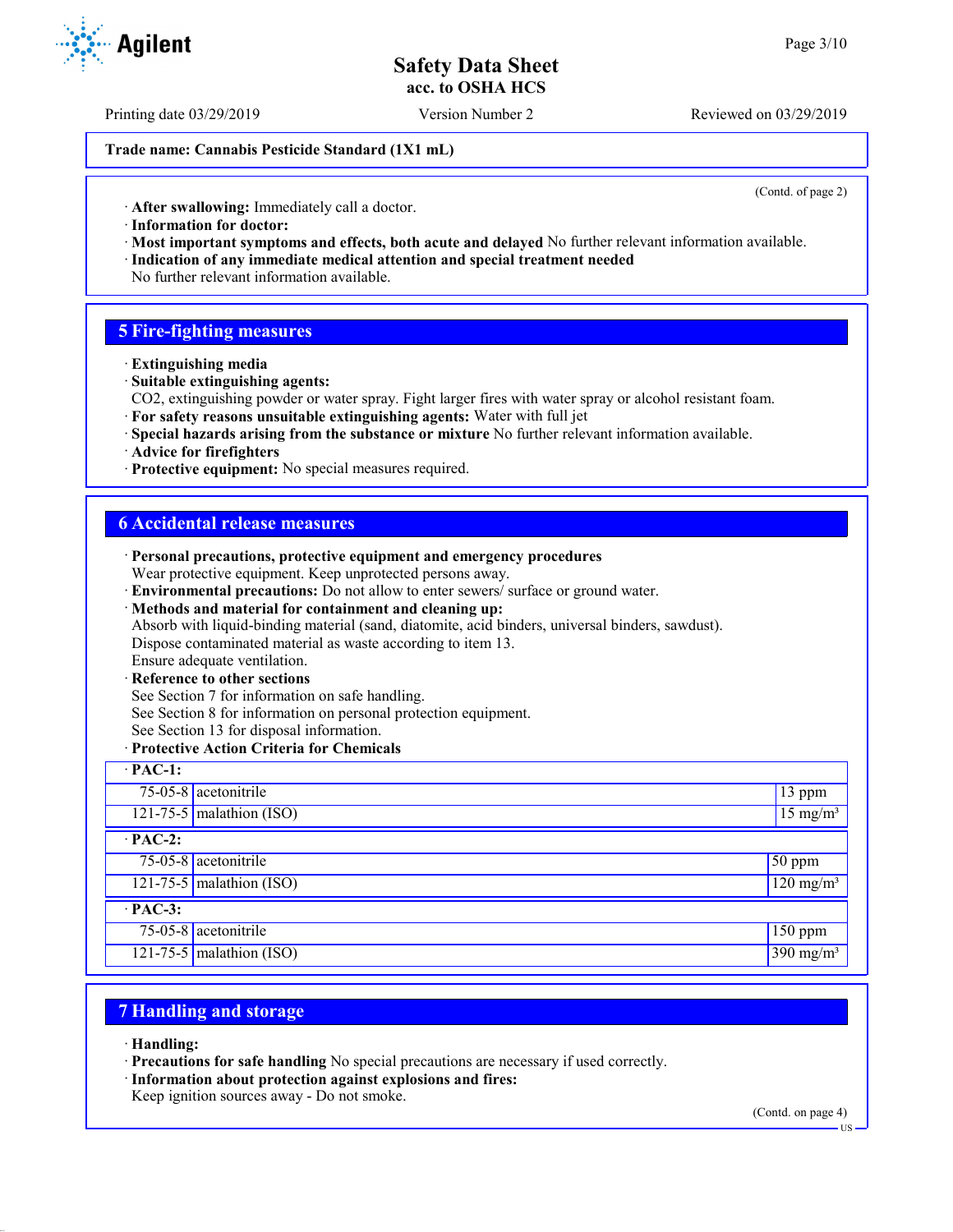Printing date 03/29/2019 Version Number 2 Reviewed on 03/29/2019

**Trade name: Cannabis Pesticide Standard (1X1 mL)**

(Contd. of page 3)

Protect against electrostatic charges.

· **Conditions for safe storage, including any incompatibilities**

· **Storage:**

· **Requirements to be met by storerooms and receptacles:** Store in a cool location.

· **Information about storage in one common storage facility:** Not required.

· **Further information about storage conditions:**

Keep receptacle tightly sealed.

Store in cool, dry conditions in well sealed receptacles.

· **Specific end use(s)** No further relevant information available.

## \* **8 Exposure controls/personal protection**

· **Additional information about design of technical systems:** No further data; see item 7.

· **Control parameters**

· **Components with limit values that require monitoring at the workplace:**

### **75-05-8 acetonitrile**

PEL Long-term value: 70 mg/m<sup>3</sup>, 40 ppm

REL Long-term value: 34 mg/m<sup>3</sup>, 20 ppm

TLV Long-term value:  $34 \text{ mg/m}^3$ ,  $20 \text{ ppm}$ 

Skin

· **Additional information:** The lists that were valid during the creation were used as basis.

· **Exposure controls**

#### · **Personal protective equipment:**

· **General protective and hygienic measures:**

Keep away from foodstuffs, beverages and feed.

Immediately remove all soiled and contaminated clothing.

Wash hands before breaks and at the end of work.

Avoid contact with the eyes.

Avoid contact with the eyes and skin.

#### · **Breathing equipment:**

When used as intended with Agilent instruments, the use of the product under normal laboratory conditions and with standard practices does not result in significant airborne exposures and therefore respiratory protection is not needed.

Under an emergency condition where a respirator is deemed necessary, use a NIOSH or equivalent approved device/equipment with appropriate organic or acid gas cartridge.

· **Protection of hands:**

Although not recommended for constant contact with the chemicals or for clean-up, nitrile gloves 11-13 mil thickness are recommended for normal use. The breakthrough time is 1 hr. For cleaning a spill where there is direct contact of the chemical, butyl rubber gloves are recommended 12-15 mil thickness with breakthrough times exceeding 4 hrs. Supplier recommendations should be followed.

#### · **Material of gloves**

For normal use: nitrile rubber, 11-13 mil thickness

For direct contact with the chemical: butyl rubber, 12-15 mil thickness

## · **Penetration time of glove material**

For normal use: nitrile rubber: 1 hour For direct contact with the chemical: butyl rubber: >4 hours

(Contd. on page 5)

US

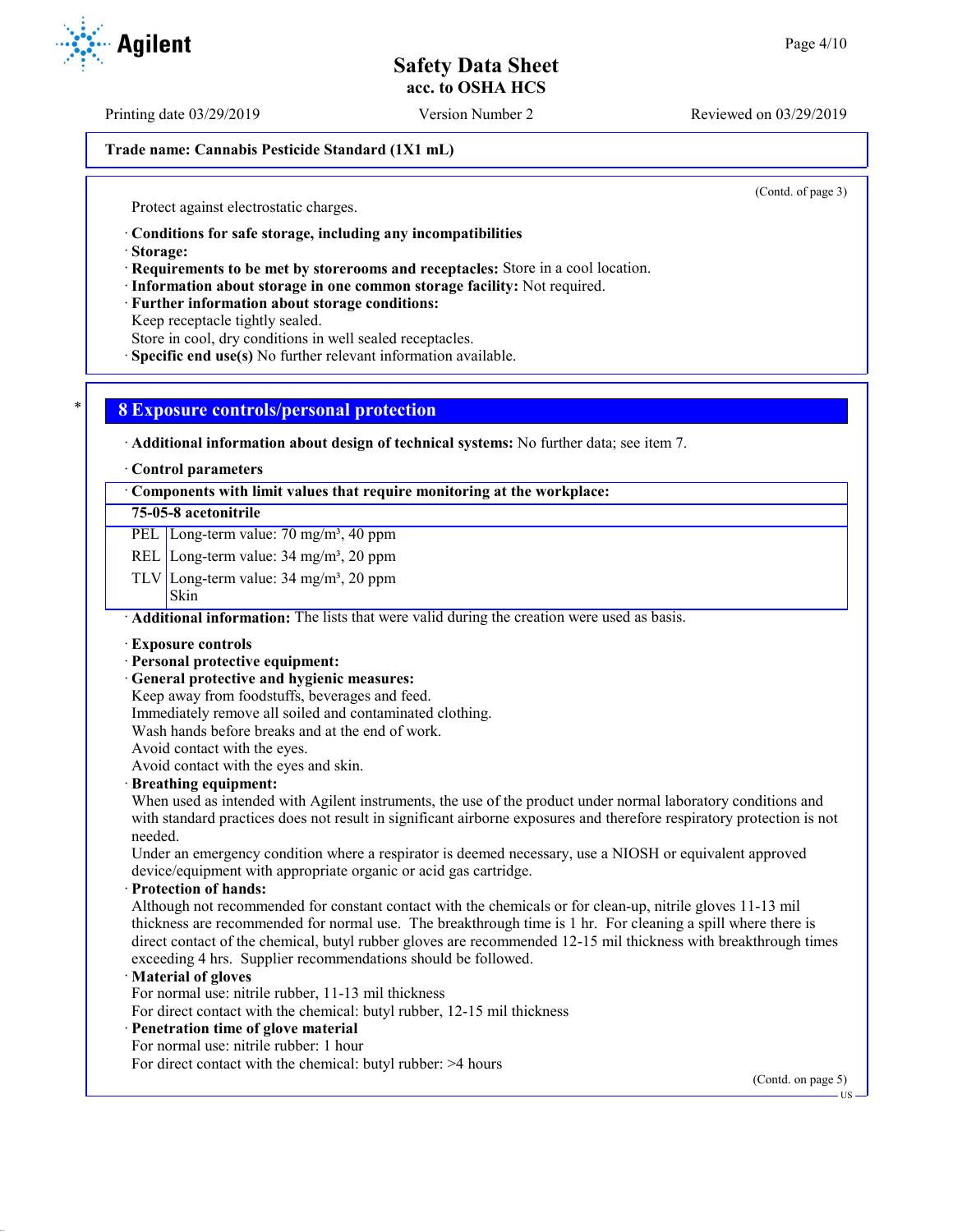Printing date 03/29/2019 Version Number 2 Reviewed on 03/29/2019

**Trade name: Cannabis Pesticide Standard (1X1 mL)**

(Contd. of page 4)

US

· **Eye protection:**



| <b>9 Physical and chemical properties</b>                                        |                                                                                               |
|----------------------------------------------------------------------------------|-----------------------------------------------------------------------------------------------|
| · Information on basic physical and chemical properties<br>· General Information |                                                                                               |
| · Appearance:                                                                    |                                                                                               |
| Form:                                                                            | Fluid                                                                                         |
| Color:                                                                           | Colorless                                                                                     |
| · Odor:                                                                          | Aromatic                                                                                      |
| · Odor threshold:                                                                | Not determined.                                                                               |
| pH-value:                                                                        | Not determined.                                                                               |
| Change in condition                                                              |                                                                                               |
| <b>Melting point/Melting range:</b>                                              | -46 °C (-50.8 °F)                                                                             |
| <b>Boiling point/Boiling range:</b>                                              | 81 °C (177.8 °F)                                                                              |
| · Flash point:                                                                   | 2 °C (35.6 °F)                                                                                |
| · Flammability (solid, gaseous):                                                 | Not applicable.                                                                               |
| · Ignition temperature:                                                          | 525 °C (977 °F)                                                                               |
| · Decomposition temperature:                                                     | Not determined.                                                                               |
| · Auto igniting:                                                                 | Product is not selfigniting.                                                                  |
| Danger of explosion:                                                             | Product is not explosive. However, formation of explosive air/vapor<br>mixtures are possible. |
| <b>Explosion limits:</b>                                                         |                                                                                               |
| Lower:                                                                           | 4.4 Vol $\%$                                                                                  |
| Upper:                                                                           | 16 Vol %                                                                                      |
| $\cdot$ Vapor pressure at 20 °C (68 °F):                                         | $0$ hPa $(0$ mm Hg)                                                                           |
| $\cdot$ Density at 20 °C (68 °F):                                                | $0.786$ g/cm <sup>3</sup> (6.55917 lbs/gal)                                                   |
| · Relative density                                                               | Not determined.                                                                               |
| · Vapor density                                                                  | Not determined.                                                                               |
| · Evaporation rate                                                               | Not determined.                                                                               |
| Solubility in / Miscibility with                                                 |                                                                                               |
| Water:                                                                           | Not miscible or difficult to mix.                                                             |
| · Partition coefficient (n-octanol/water): Not determined.                       |                                                                                               |
| · Viscosity:                                                                     |                                                                                               |
| Dynamic at 20 °C (68 °F):                                                        | $0.39$ mPas                                                                                   |
| Kinematic:                                                                       | Not determined.                                                                               |

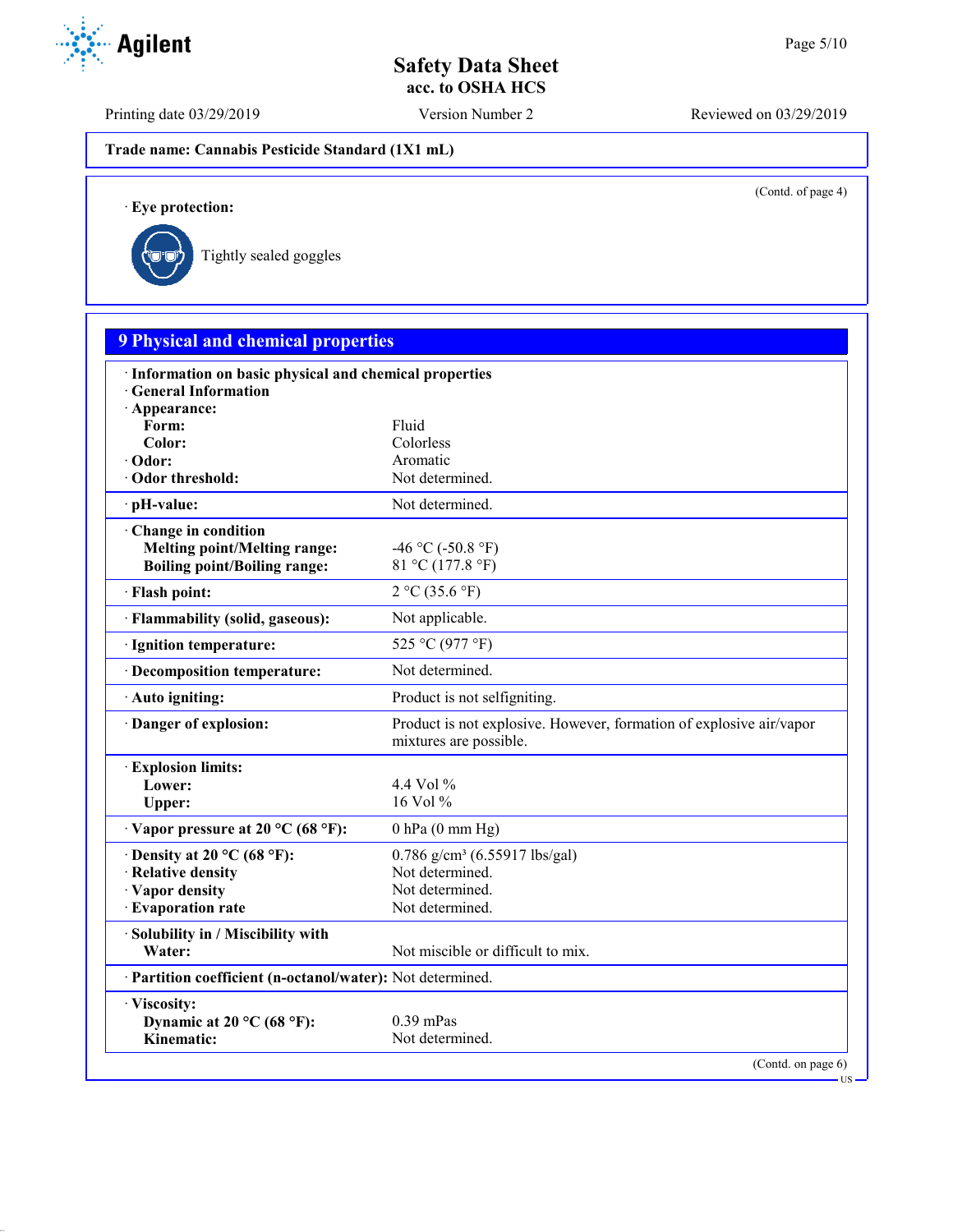Printing date 03/29/2019 Version Number 2 Reviewed on 03/29/2019

#### **Trade name: Cannabis Pesticide Standard (1X1 mL)**

|                           | (Contd. of page 5)                         |
|---------------------------|--------------------------------------------|
| · Solvent content:        | $0.0\%$                                    |
| <b>Organic solvents:</b>  | $0.01\%$                                   |
| <b>VOC</b> content:       | $0.1$ g/l / 0.00 lb/gal                    |
| Solids content:           | $0.0\%$                                    |
| $\cdot$ Other information | No further relevant information available. |

# **10 Stability and reactivity**

· **Reactivity** No further relevant information available.

- · **Chemical stability**
- · **Thermal decomposition / conditions to be avoided:** No decomposition if used according to specifications.
- · **Possibility of hazardous reactions** No dangerous reactions known.
- · **Conditions to avoid** No further relevant information available.
- · **Incompatible materials:** No further relevant information available.
- · **Hazardous decomposition products:** No dangerous decomposition products known.

## **11 Toxicological information**

· **Information on toxicological effects**

#### · **Acute toxicity:**

| · LD/LC50 values that are relevant for classification: |                                      |                                                                               |  |  |  |  |
|--------------------------------------------------------|--------------------------------------|-------------------------------------------------------------------------------|--|--|--|--|
|                                                        | <b>ATE (Acute Toxicity Estimate)</b> |                                                                               |  |  |  |  |
| Oral                                                   | LD50                                 | $1,322$ mg/kg (rat)                                                           |  |  |  |  |
| Dermal                                                 | LD50                                 | $>2,003$ mg/kg (rabbit)                                                       |  |  |  |  |
|                                                        |                                      | Inhalative LC50/4 h $3,593$ mg/L (mouse)                                      |  |  |  |  |
| 75-05-8 acetonitrile                                   |                                      |                                                                               |  |  |  |  |
| Oral                                                   | LD50                                 | $1,320$ mg/kg (rat)                                                           |  |  |  |  |
| Dermal                                                 | LD50                                 | $>2,000$ mg/kg (rabbit)                                                       |  |  |  |  |
|                                                        |                                      | Inhalative LC50/4 h $3,587$ mg/L (mouse)                                      |  |  |  |  |
|                                                        |                                      | 71751-41-2 abamectin (combination of avermectin B1a and avermectin B1b) (ISO) |  |  |  |  |
| Oral                                                   | LD50                                 | $1.5 \text{ mg/kg}$ (rat)                                                     |  |  |  |  |
| Dermal                                                 | LD50                                 | $>2,000$ mg/kg (rabbit)                                                       |  |  |  |  |
|                                                        |                                      | Inhalative LC50/4 h 1,100 mg/L (rat)                                          |  |  |  |  |
|                                                        | 153233-91-1 etoxazol                 |                                                                               |  |  |  |  |
| Oral                                                   | LD50                                 | $>5,000$ mg/kg (rat)                                                          |  |  |  |  |
| Dermal                                                 | LD50                                 | $>2,000$ mg/kg (rat)                                                          |  |  |  |  |
|                                                        |                                      | Inhalative LC50/4 h $>1.09$ mg/L (rat)                                        |  |  |  |  |
|                                                        | 121-75-5 malathion (ISO)             |                                                                               |  |  |  |  |
| Oral                                                   | LD50                                 | $1,000$ mg/kg (rat)                                                           |  |  |  |  |
| Dermal                                                 | LD50                                 | $8,790$ mg/kg (rabbit)                                                        |  |  |  |  |
|                                                        |                                      | (Contd. on page 7)                                                            |  |  |  |  |
|                                                        |                                      | - US -                                                                        |  |  |  |  |

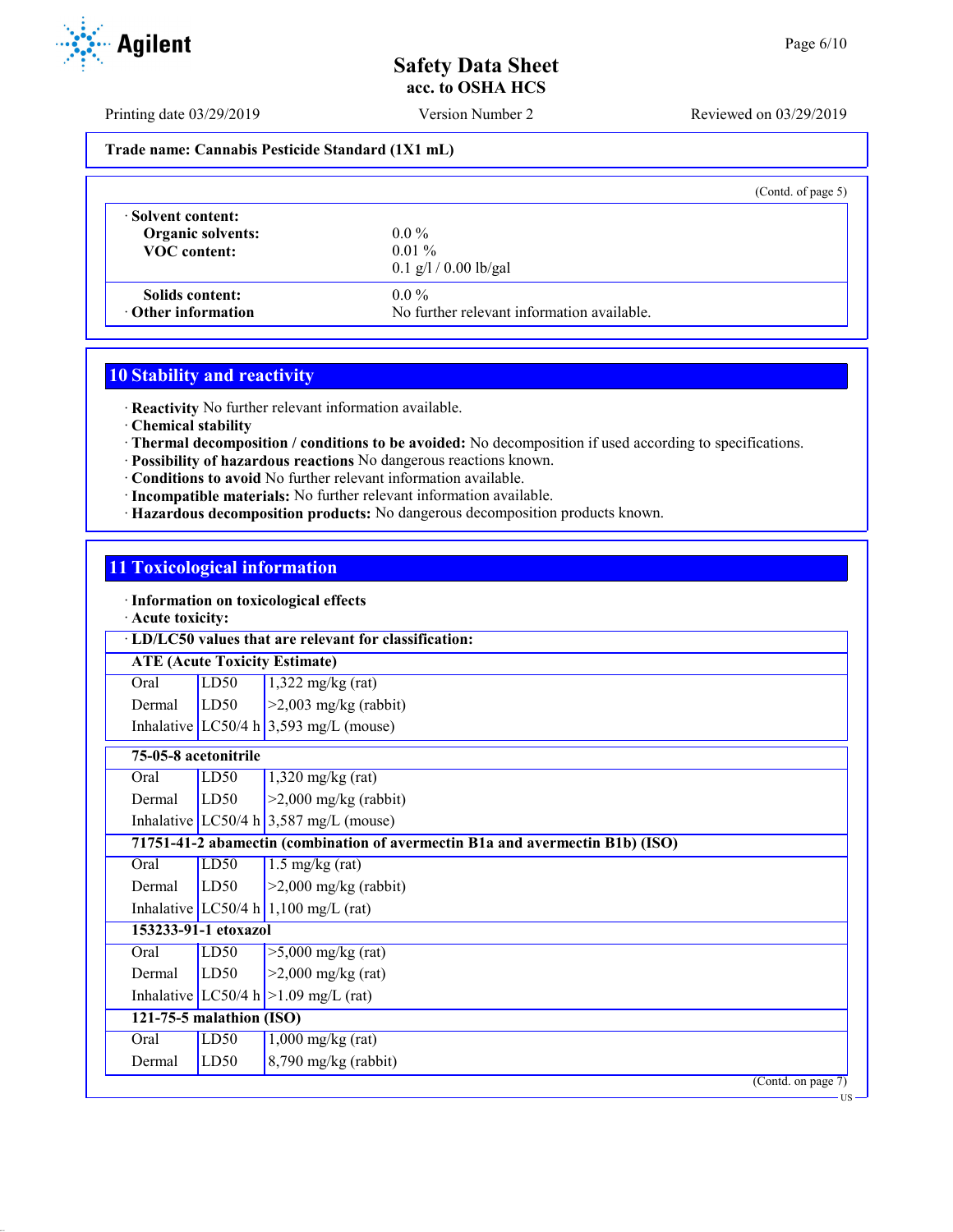Printing date 03/29/2019 Version Number 2 Reviewed on 03/29/2019

#### **Trade name: Cannabis Pesticide Standard (1X1 mL)**

(Contd. of page 6)

· **Primary irritant effect:**

- · **on the skin:** No irritant effect.
- · **on the eye:** Irritating effect.
- · **Sensitization:** No sensitizing effects known.
- · **Additional toxicological information:**
- The product shows the following dangers according to internally approved calculation methods for preparations: Harmful

Irritant

· **Carcinogenic categories**

· **IARC (International Agency for Research on Cancer)**

121-75-5 malathion (ISO) 2A

 $52645-53-1$  permethrin (ISO) 3

· **NTP (National Toxicology Program)**

None of the ingredients is listed.

· **OSHA-Ca (Occupational Safety & Health Administration)**

None of the ingredients is listed.

## **12 Ecological information**

· **Toxicity**

- · **Aquatic toxicity:** No further relevant information available.
- · **Persistence and degradability** No further relevant information available.
- · **Behavior in environmental systems:**
- · **Bioaccumulative potential** No further relevant information available.
- · **Mobility in soil** No further relevant information available.
- · **Additional ecological information:**

· **General notes:**

Water hazard class 3 (Self-assessment): extremely hazardous for water

Do not allow product to reach ground water, water course or sewage system, even in small quantities.

Danger to drinking water if even extremely small quantities leak into the ground.

- · **Results of PBT and vPvB assessment**
- · **PBT:** Not applicable.
- · **vPvB:** Not applicable.
- · **Other adverse effects** No further relevant information available.

## **13 Disposal considerations**

- · **Waste treatment methods**
- · **Recommendation:**

Must not be disposed of together with household garbage. Do not allow product to reach sewage system.

· **Uncleaned packagings:**

· **Recommendation:** Disposal must be made according to official regulations.

(Contd. on page 8)

US

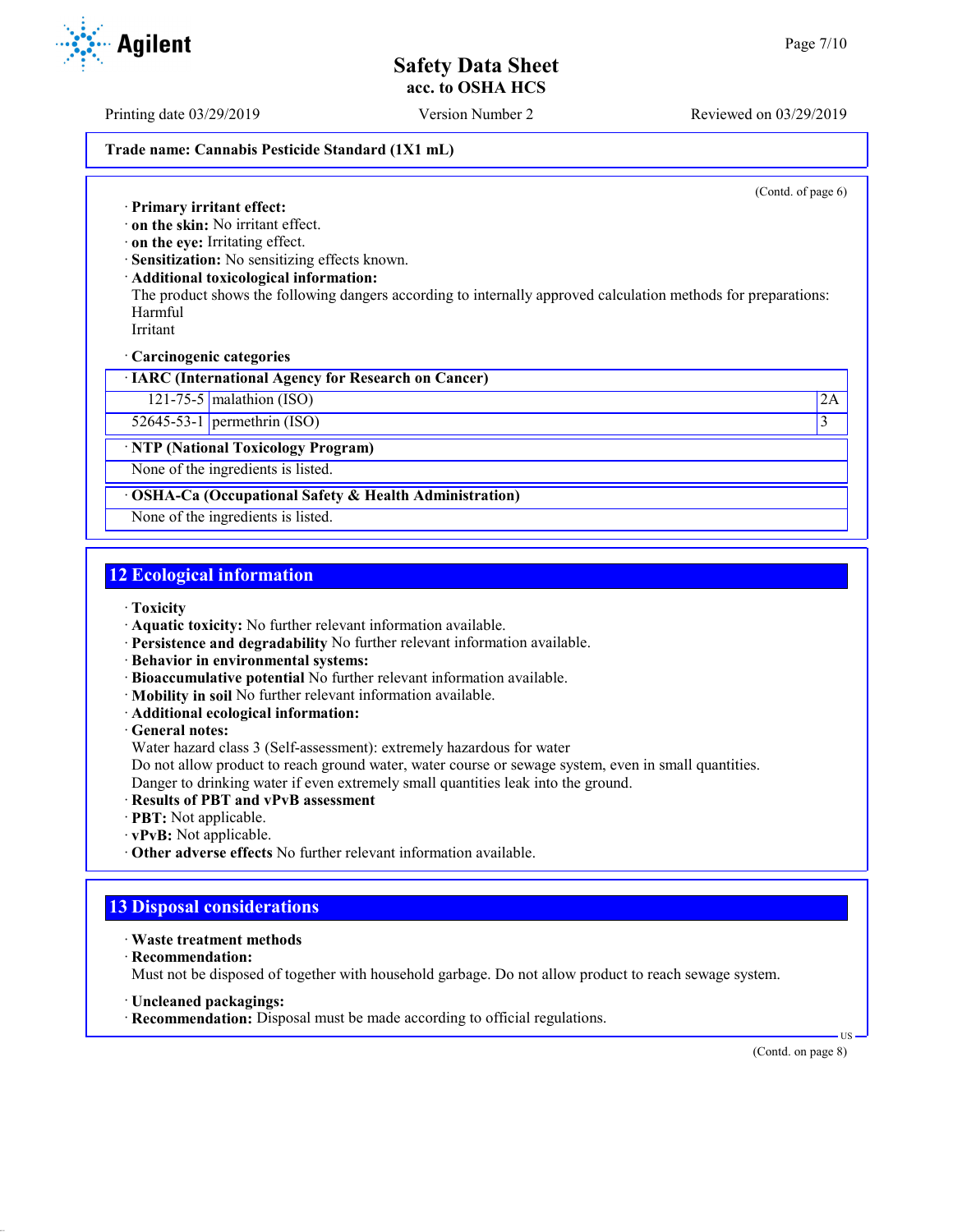US

# **Safety Data Sheet acc. to OSHA HCS**

Printing date 03/29/2019 Version Number 2 Reviewed on 03/29/2019

**Trade name: Cannabis Pesticide Standard (1X1 mL)**

| <b>14 Transport information</b>                           |                                                                                                                                                  |
|-----------------------------------------------------------|--------------------------------------------------------------------------------------------------------------------------------------------------|
| · Not Regulated, De minimus Quantities                    | $\overline{a}$                                                                                                                                   |
| · UN-Number<br>· DOT, IMDG, IATA                          | <b>UN1648</b>                                                                                                                                    |
| · UN proper shipping name<br>$\cdot$ DOT                  | Acetonitrile                                                                                                                                     |
| $\cdot$ IMDG<br>$\cdot$ IATA                              | ACETONITRILE, MARINE POLLUTANT<br><b>ACETONITRILE</b>                                                                                            |
| · Transport hazard class(es)                              |                                                                                                                                                  |
| · DOT, IATA                                               |                                                                                                                                                  |
|                                                           |                                                                                                                                                  |
| · Class<br>· Label                                        | 3 Flammable liquids<br>3                                                                                                                         |
| $\cdot$ IMDG                                              | _ _ _ _ _ _ _ _ _ _ _ _ _ _ _ _                                                                                                                  |
| · Class<br>· Label                                        | 3 Flammable liquids<br>3                                                                                                                         |
| · Packing group<br>· DOT, IMDG, IATA                      | $\mathbf{I}$                                                                                                                                     |
| · Environmental hazards:                                  | Product contains environmentally hazardous substances: abamectin<br>(combination of avermectin B1a and avermectin B1b) (ISO),<br>malathion (ISO) |
| · Marine pollutant:                                       | Symbol (fish and tree)                                                                                                                           |
| · Special precautions for user<br>· Danger code (Kemler): | Warning: Flammable liquids<br>33                                                                                                                 |
| · EMS Number:                                             | $F-E, S-D$                                                                                                                                       |
| · Stowage Category                                        | B                                                                                                                                                |
| · Stowage Code                                            | SW2 Clear of living quarters.                                                                                                                    |
| Transport in bulk according to Annex II of                |                                                                                                                                                  |
| MARPOL73/78 and the IBC Code                              | Not applicable.                                                                                                                                  |
| · Transport/Additional information:                       |                                                                                                                                                  |
| $\cdot$ DOT<br>· Quantity limitations                     | On passenger aircraft/rail: 5 L<br>On cargo aircraft only: 60 L                                                                                  |

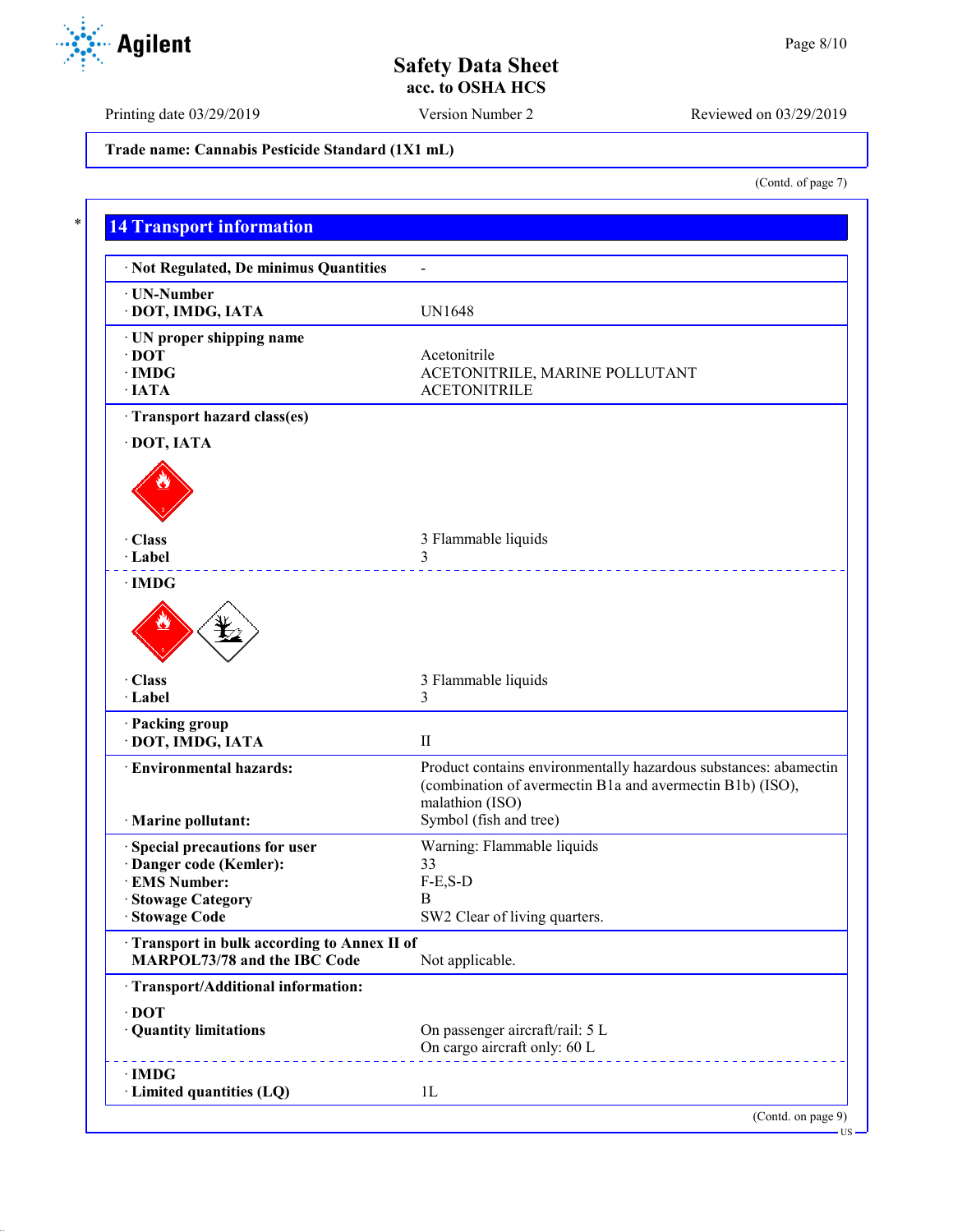Printing date 03/29/2019 Version Number 2 Reviewed on 03/29/2019

**Trade name: Cannabis Pesticide Standard (1X1 mL)**

|                                  | (Contd. of page $8$ )                                                                                           |
|----------------------------------|-----------------------------------------------------------------------------------------------------------------|
| $\cdot$ Excepted quantities (EQ) | Code: E2<br>Maximum net quantity per inner packaging: 30 ml<br>Maximum net quantity per outer packaging: 500 ml |
| UN "Model Regulation":           | UN 1648 ACETONITRILE, 3, II, ENVIRONMENTALLY<br><b>HAZARDOUS</b>                                                |

## **15 Regulatory information**

· **Safety, health and environmental regulations/legislation specific for the substance or mixture** · **Sara**

|                      | Section 355 (extremely hazardous substances):                                 |                |
|----------------------|-------------------------------------------------------------------------------|----------------|
|                      | None of the ingredients is listed.                                            |                |
|                      | · Section 313 (Specific toxic chemical listings):                             |                |
|                      | 75-05-8 acetonitrile                                                          |                |
|                      | 71751-41-2 abamectin (combination of avermectin B1a and avermectin B1b) (ISO) |                |
|                      | 35554-44-0   imazalil (ISO)                                                   |                |
|                      | 121-75-5 malathion $(ISO)$                                                    |                |
|                      | $52645-53-1$ permethrin (ISO)                                                 |                |
|                      | 88671-89-0 myclobutanil                                                       |                |
|                      | <b>TSCA (Toxic Substances Control Act):</b>                                   |                |
| 75-05-8 acetonitrile |                                                                               |                |
| Proposition 65       |                                                                               |                |
|                      | Chemicals known to cause cancer:                                              |                |
|                      | 35554-44-0   imazalil (ISO)                                                   |                |
|                      | $121-75-5$ malathion (ISO)                                                    |                |
|                      | Chemicals known to cause reproductive toxicity for females:                   |                |
|                      | None of the ingredients is listed.                                            |                |
|                      | Chemicals known to cause reproductive toxicity for males:                     |                |
|                      | 88671-89-0 myclobutanil                                                       |                |
|                      | Chemicals known to cause developmental toxicity:                              |                |
|                      | 71751-41-2 abamectin (combination of avermectin B1a and avermectin B1b) (ISO) |                |
|                      | 88671-89-0 myclobutanil                                                       |                |
|                      | · Carcinogenic categories                                                     |                |
|                      | <b>EPA (Environmental Protection Agency)</b>                                  |                |
| 75-05-8 acetonitrile |                                                                               | CBD, D         |
|                      | · TLV (Threshold Limit Value established by ACGIH)                            |                |
| 75-05-8 acetonitrile |                                                                               | A4             |
|                      | $121 - 75 - 5$ malathion (ISO)                                                | A <sub>4</sub> |
|                      | · NIOSH-Ca (National Institute for Occupational Safety and Health)            |                |
|                      | None of the ingredients is listed.                                            |                |
|                      | $(C_{\text{out}}4_{\text{out}}$ $_{\text{max}}10$                             |                |